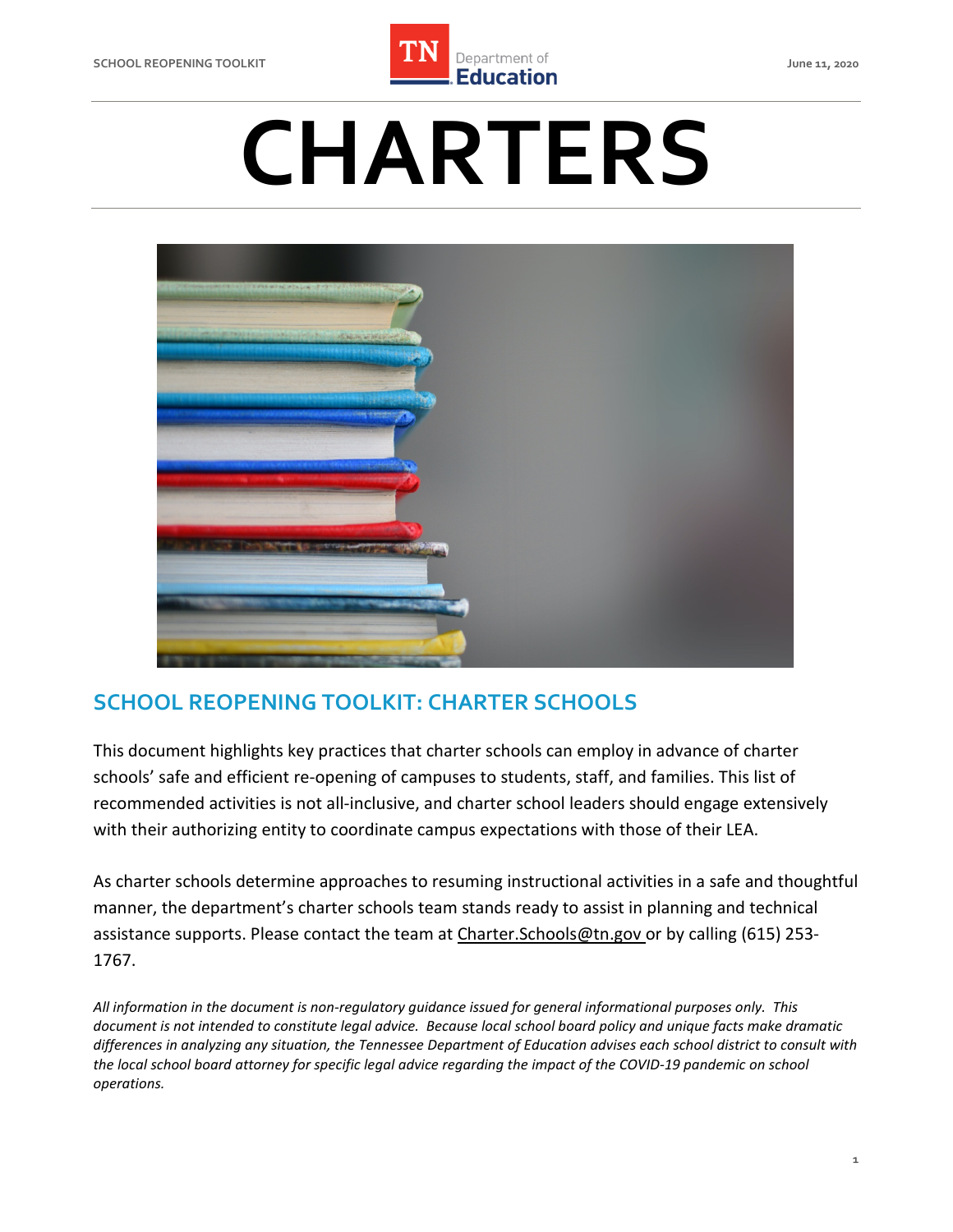

# **II. Checklist**

#### *Facility Preparation*

 Prior to students' return to school buildings, it is important that charter school leaders undertake thorough facility preparation to ensure both the sanitization of all relevant facilities and the structuring of learning environments in a manner that decreases the likelihood of illness.

- receive verification that these preparation activities have occurred.)  $\Box$  Ensure thorough cleaning and disinfecting of all school facilities, buses, equipment, books, and other relevant supplies. (In the event that a charter school employs outside contractors for specific services, it is important that leaders stress the same expectations to vendors and
- $\Box$  Conduct a thorough audit of existing classroom seating plans and determine the extent to which current furniture can be organized to allow for social distancing between students.
	- intentionally be blocked. As a rule of thumb, assume that existing table capacity should be decreased by half to ensure adequate social distancing (e.g., tables previously accommodating six students should be "right-sized" to three; tables accommodating four  $\Box$  Classrooms utilizing group tables should identify those seating areas that will to two, etc.). Explicitly mark designated student work areas, dedicated distancing spaces, and seating positions with painter's tape or other similar visual cues.
	- remain stationary and should in all cases be explicitly marked.  $\Box$  Classrooms utilizing individual student desks should stagger their arrangement to allow several feet of distance between them. To the extent possible, desk positions should
	- $\Box$  Identify any supplemental areas of the facility (e.g. library, intervention areas, technology labs, etc.) that may be utilized in the event that socially distanced classroom capacity is insufficient for specified instructional activities, as well as furniture that should be redirected from classrooms to these areas.
- etc.) to identify areas that could be subject to students congregating in close proximity.  $\Box$  Inspect communal areas (e.g., courtyards, cafeteria, auditorium, entrance to locker rooms,
	- $\Box$  In areas subject to student congestion, identify specific positions and timeframes for adults to monitor movement and supervise students in a safe manner.
	- $\square$  Create and post explicit signage demonstrating expectations for social distancing within those spaces in a developmentally appropriate format. (Elementary and early childhood campuses should utilize pictorial cues. Schools and communities with significant ELL populations should provide information in multiple languages.)
	- cafeteria, auditorium, etc.), explicitly designate permissible seating areas as well as distancing between students in lines, transitions, etc. In addition to specific  $\square$  In any communal spaces that students utilize on a consistently scheduled basis (e.g., demarcation of seats and/or floor areas, utilize laminated diagram, signage, and/or digital projectors to reiterate expectations to students and staff.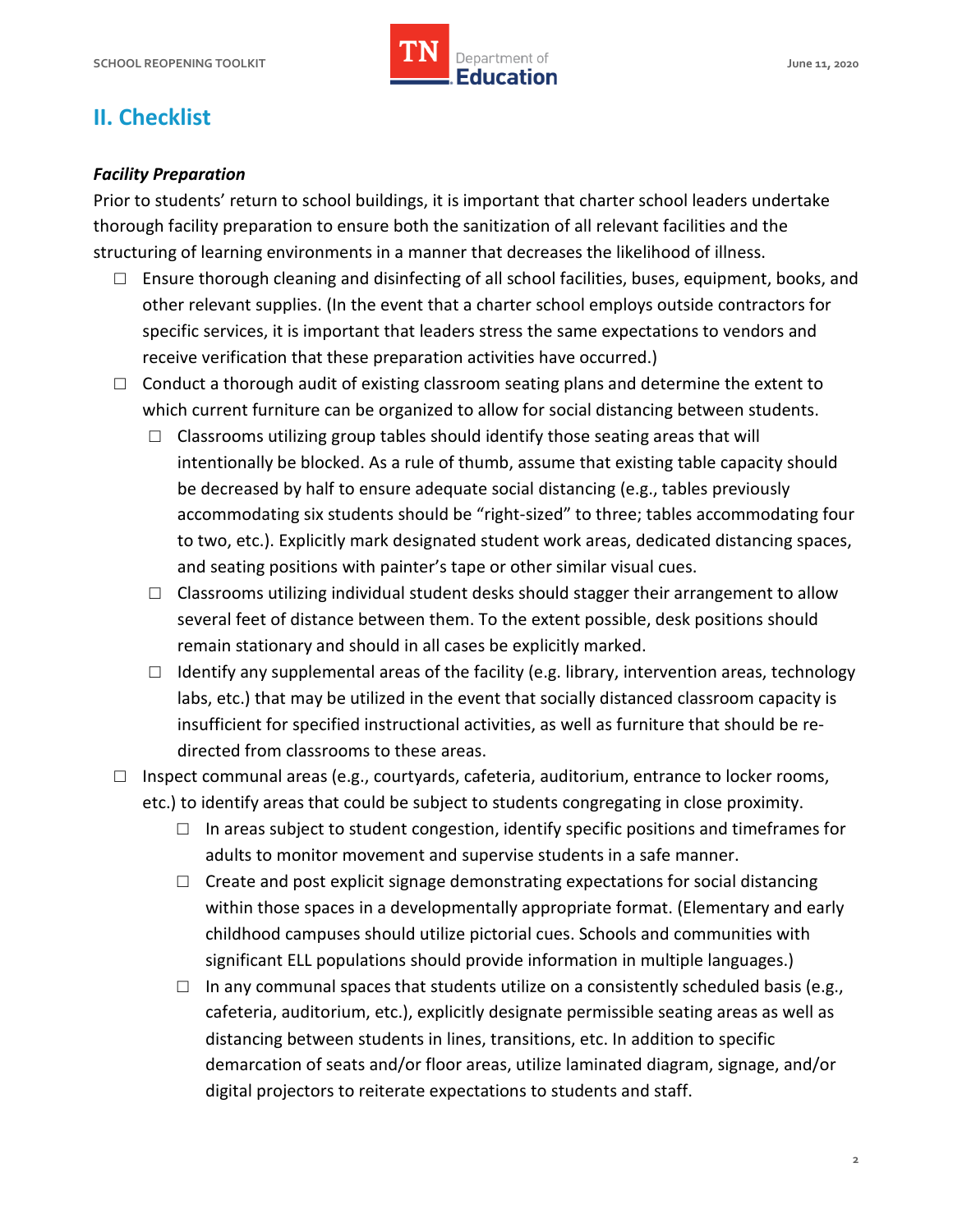

#### *Communication with Students & Families*

 Many families are understandably uncertain as they consider sending their students back into a campus environment, and it will therefore likely require explicit demonstration of the systems and safeguards their school(s) will employ to ensure student wellness and safety.

- information provided by your school is not duplicative or contradictory.  $\Box$  Confirm any messaging being sent directly to parents by your supervising LEA to ensure
- and expectations your charter school will employ this school year. Key topics for discussion  $\Box$  Schedule opportunities for parents and families to learn specifically about the procedures may include:
	- the specific routines and expectations that students will be expected to follow in order to ensure health and safety;
	- How classroom and other learning spaces will be structured to ensure adequate social distancing;
	- • how parents and families can best prepare their children for a smooth start to the school year under the current circumstances;
	- COVID-19 health resources and information; and
	- school contact information for parents' and families' questions.
- $\square$  Some families will wish to see firsthand how the school has been structured to ensure their both socially-distanced in-person as well as virtual settings, and record these sessions so that students' safety, while others will wish to participate virtually. Schedule multiple meetings in families unable to attend can access the resources.
- $\Box$  Include translation services in these meetings to ensure parents have the opportunity to ask questions in their native language.

## **III. Best Practices**

#### *Re-Examine Campus Schedules & Procedures*

- $\square$  It will be important to consider whether additional time will now be required for specific campus and classroom procedures (e.g., restroom breaks, cafeteria lines, class transitions, end-of-day dismissal, etc.) that now must include social distancing precautions.
- $\Box$  In addition, leaders will wish to identify any and all times and locations in which adult supervision will be required to ensure student adherence to social distancing expectations. supervision will be required to ensure student adherence to social distancing expectations.<br>When in doubt, budget additional staff capacity to ensure these duties are explicitly scheduled rather than improvised.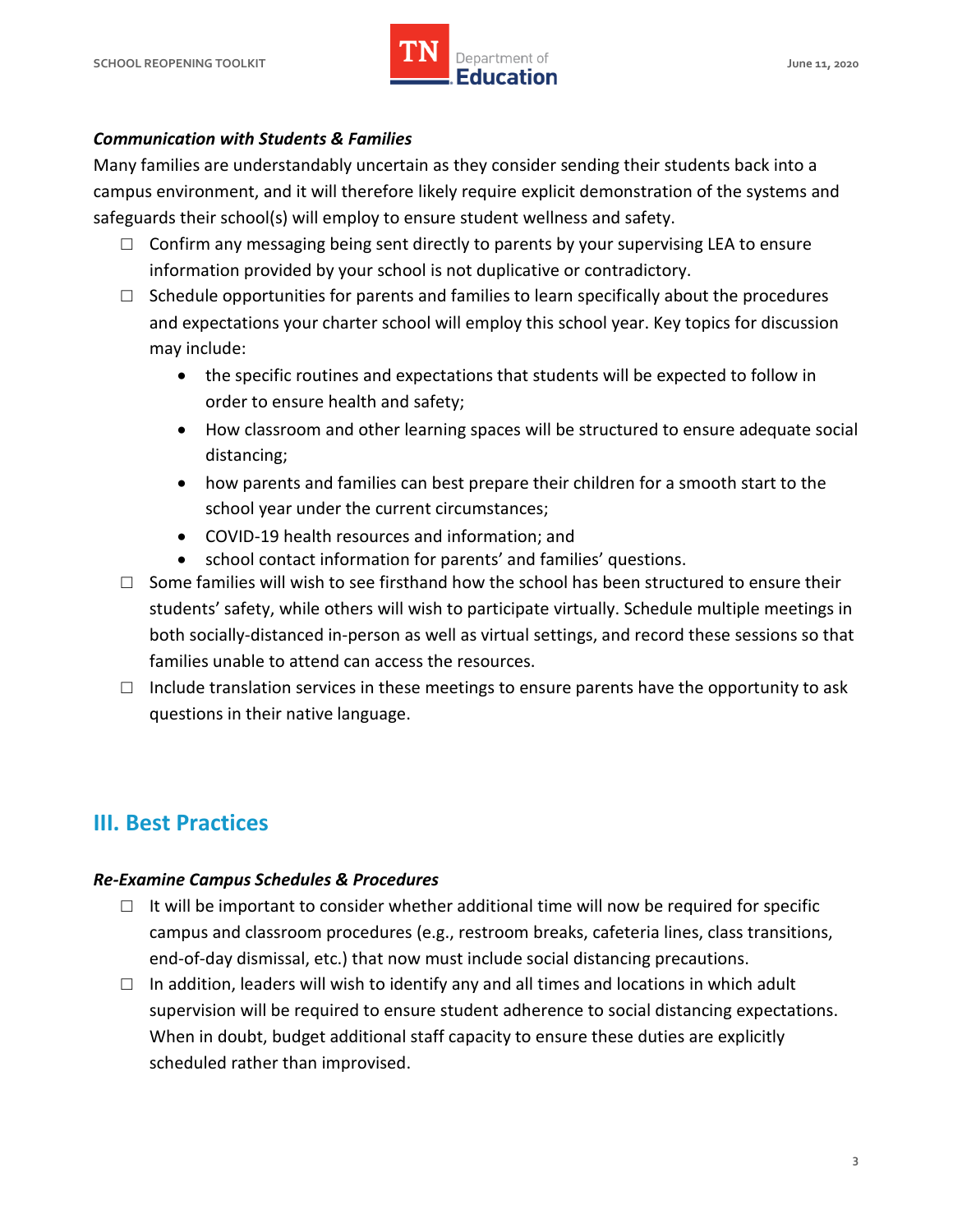

## *Staff Training*

 Campus-wide student safety and consistent social distancing can only occur if all adults on a school site are reinforcing expectations and routines.

- $\square$  Allocate targeted blocks of time during faculty & staff pre-service training to practice safety systems & routines.
- $\square$  It is critical that all faculty and staff are able to observe explicit modeling of the practices they are expected to emulate and practice these routines until they demonstrate mastery.
- guidelines, but also specific days, times, and locations where they will be needed to supervise students.  $\Box$  Charter school leaders should not only furnish teachers and support staff with detailed guidance on how classroom systems and routines may require modification based on these
- $\Box$  Charter school leaders may also ask teachers and support staff to generate ideal responses to scenarios that may occur in the course of their supervision of students in a socially distanced and safe manner.
- $\Box$  Before teachers and support staff are permitted to interact directly with students, they related procedures in both their classroom and broader campus settings. should demonstrate their understanding and adoption of campus expectations and safety-

### *Dedicate Time for Students to Practice Campus Safety Systems & Expectations*

 Regardless of their grade level, students may feel uneasy or unfamiliar with newly-adopted systems and expectations this year. It is therefore more important than ever that they are provided not just with explicit teaching in these areas, but also opportunities to practice and demonstrate full comprehension.

- throughout the student's academic day. Every teacher should be equipped to deliver a consistent message to students on expectations specific to their classroom and the campus  $\Box$  Explicit instruction on campus safety systems and procedures should be reinforced as a whole.
- appropriate time and forethought is allocated to this critical learning.  $\Box$  Some teachers may be tempted to jump too quickly back into academic content and not devote adequate time and attention to explicit teaching of student safety expectations. It is imperative that charter school leaders directly review teachers' instructional plans to ensure
- □ Moreover, leaders should be present and visible in classrooms to gauge the effectiveness of this instruction and practice and, if needed, identify areas for re-teaching by faculty and staff.